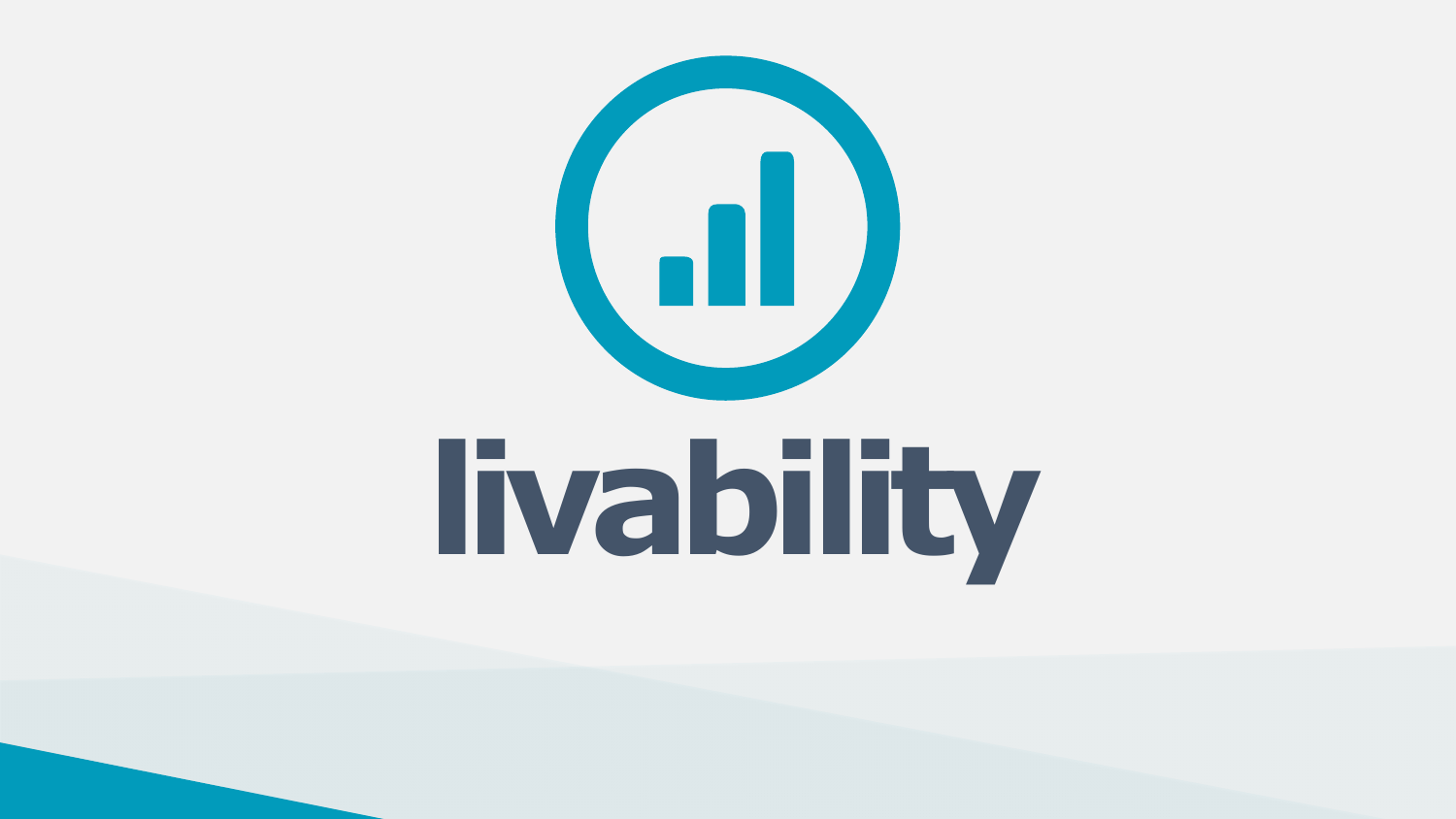

#### **A focus on family and a sense of community**

- Calgary schools are consistently **top performers** in Alberta
- Numerous **charter** and **private schools**
- **Subsidies** are available for eligible low- and middle-income parents who wish to use a licensed pre-school or childcare facility
- There are **8 hospitals and 5 cancer care centres** in the Calgary Zone
- Calgary CMA **charitable donations** were the second highest median donation of major cities in Canada at \$480 in 2019
- Alberta's average **annual charitable donation** of \$2,875 was the **highest** among Canadian provinces and territories in 2019
- Alberta's average **percentage of aggregate income donated to charity** was the third highest among Canadian provinces and territories in 2019
- 45.7 per cent of Albertans **volunteer** (higher than the national average of 41.1 per cent in 2018)

## **Community** $\bullet\bullet\bullet$









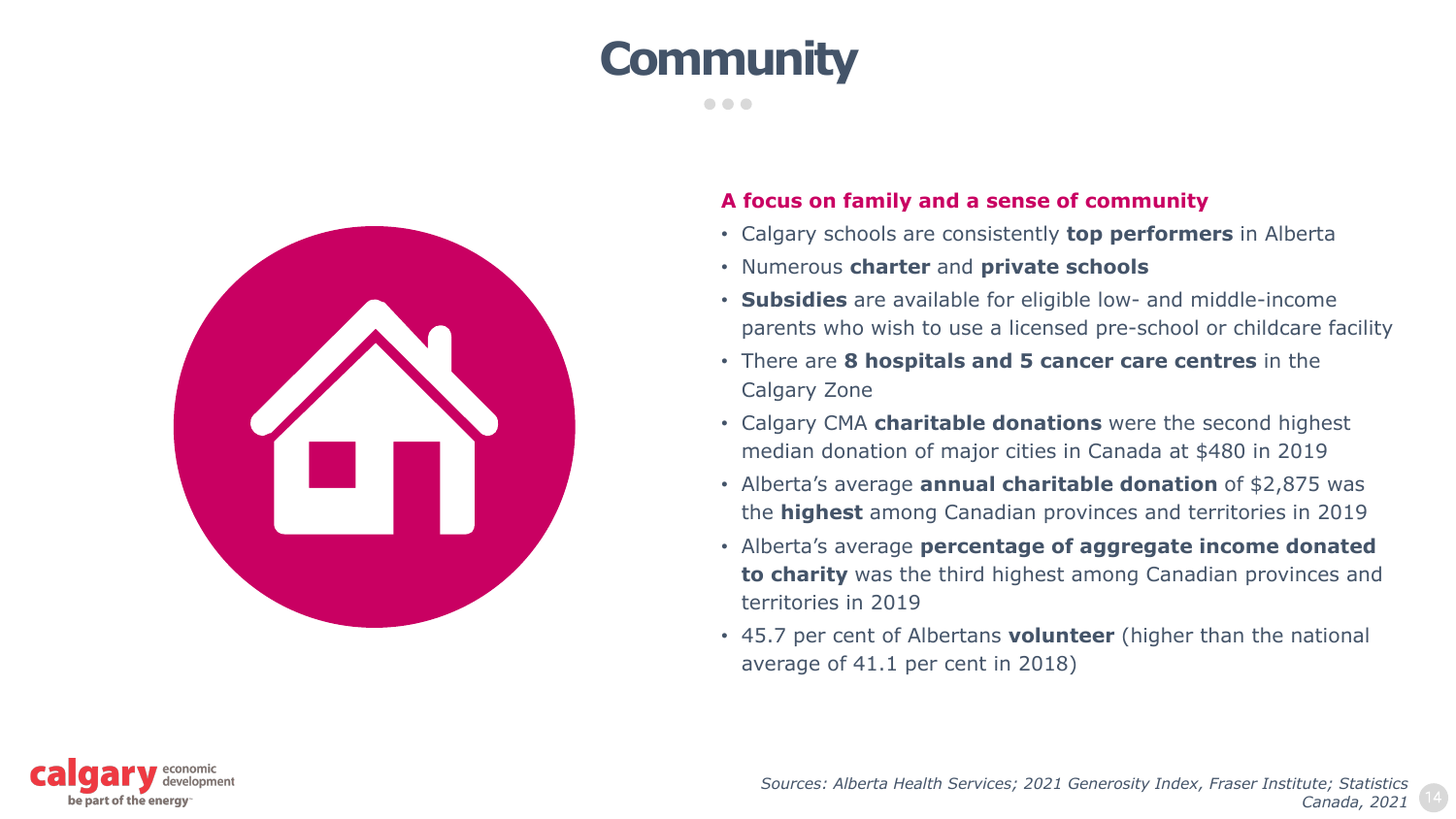





#### **Vast integrated network of roads, LRTs and buses**

- The city is spread out covering more than 848 square kilometres
- Calgary boasts one of the **most successful transit systems** in the world
	- The most rapid transit service per million residents of any major Canadian city
	- Ridership of 105.3 million trips in 2018
	- 169 bus routes and 46 LRT stations
	- Free and monthly permit parking at most LRT stations
- Among the **easiest commutes** of major cities in Canada
- Several taxi companies serve Calgary
	- Catch a taxi downtown at the cab stand  $2^{nd}$  Street SW and  $8^{th}$ Avenue SW (Stephen Avenue)
- **Uber** is available in Calgary and **Communauto** car sharing launched August 2020
- **Bird** and **Neuron** e-scooter seasonal rentals are available; designated **Share & Go Parking Zones** are provided on select city streets





*Sources: The City of Calgary, Calgary Transit, INRIX, TomTom, Car2Go, Uber Fast Cities: A comparison of rapid transit in major Canadian cities, Pembina Institute, September 2014*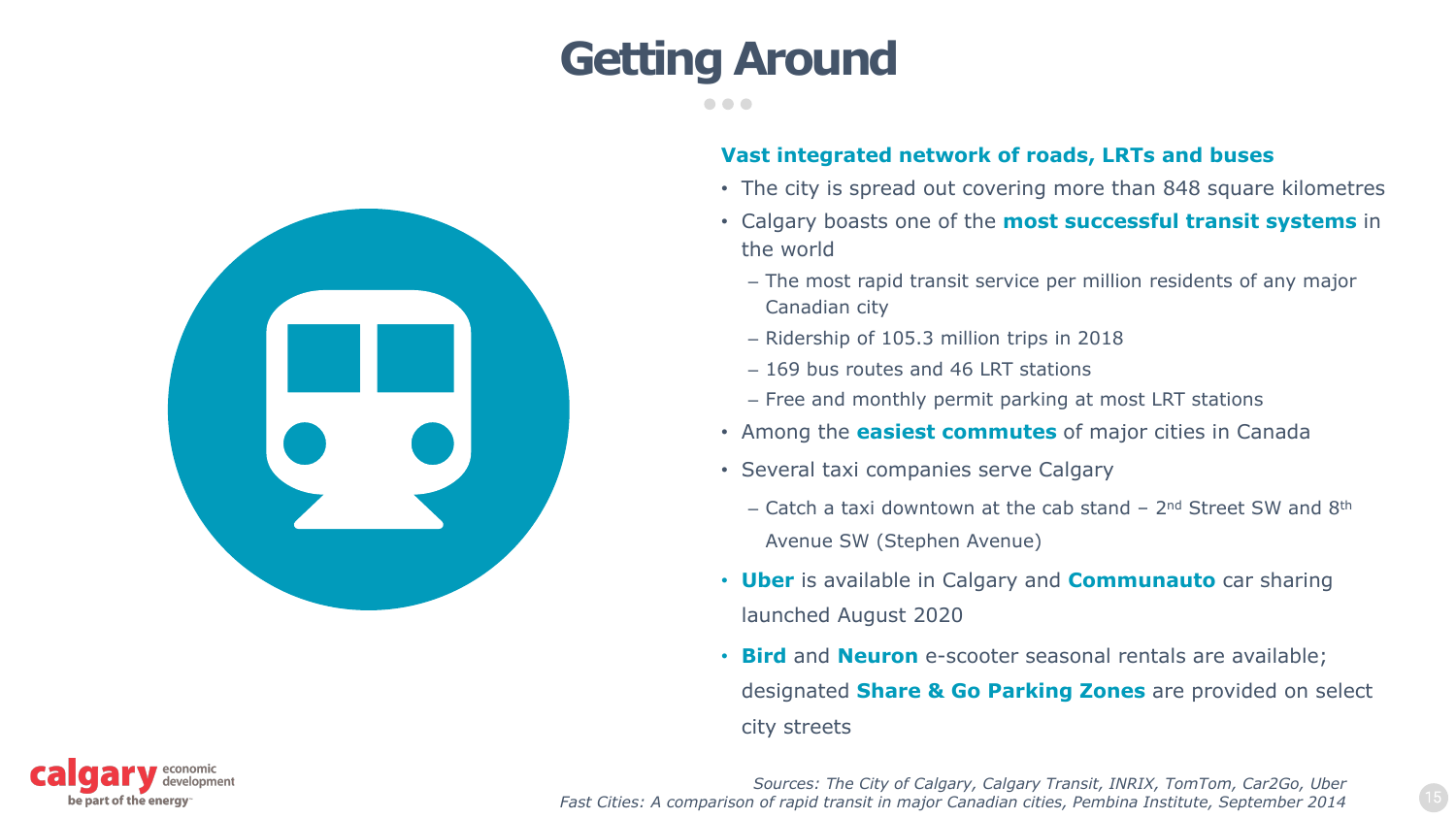16

- An hour's drive to spectacular **Banff and the Rocky Mountains**
- The most extensive **urban pathway and bikeway system** in North America ( $\sim$ 1,000 km of regional pathways and 96 km of trails)
- World-class **attractions and sporting amenities**, including: the Central Library, Calgary Stampede, Spruce Meadows, Calgary Zoo, WinSport Canada Olympic Park, National Sports Hall of Fame, TELUS Spark Science Centre and the National Music **Centre**
- Abundant **green space and parks** including over 8,000 hectares of parkland and natural areas; 8,400 park benches; more than 1,100 playgrounds; over 475 soccer fields and over 430 ball diamonds
- Calgarians are animal lovers 1 in 10 choose to be proud pup parents! There are over **150 off-leash areas totaling more than 1,250 hectares**
- A community rich in the **arts, culture, entertainment and leisure** activities and venues

#### **Active and healthy lifestyle**







## **Enviable Lifestyle** $\bullet\bullet\bullet$